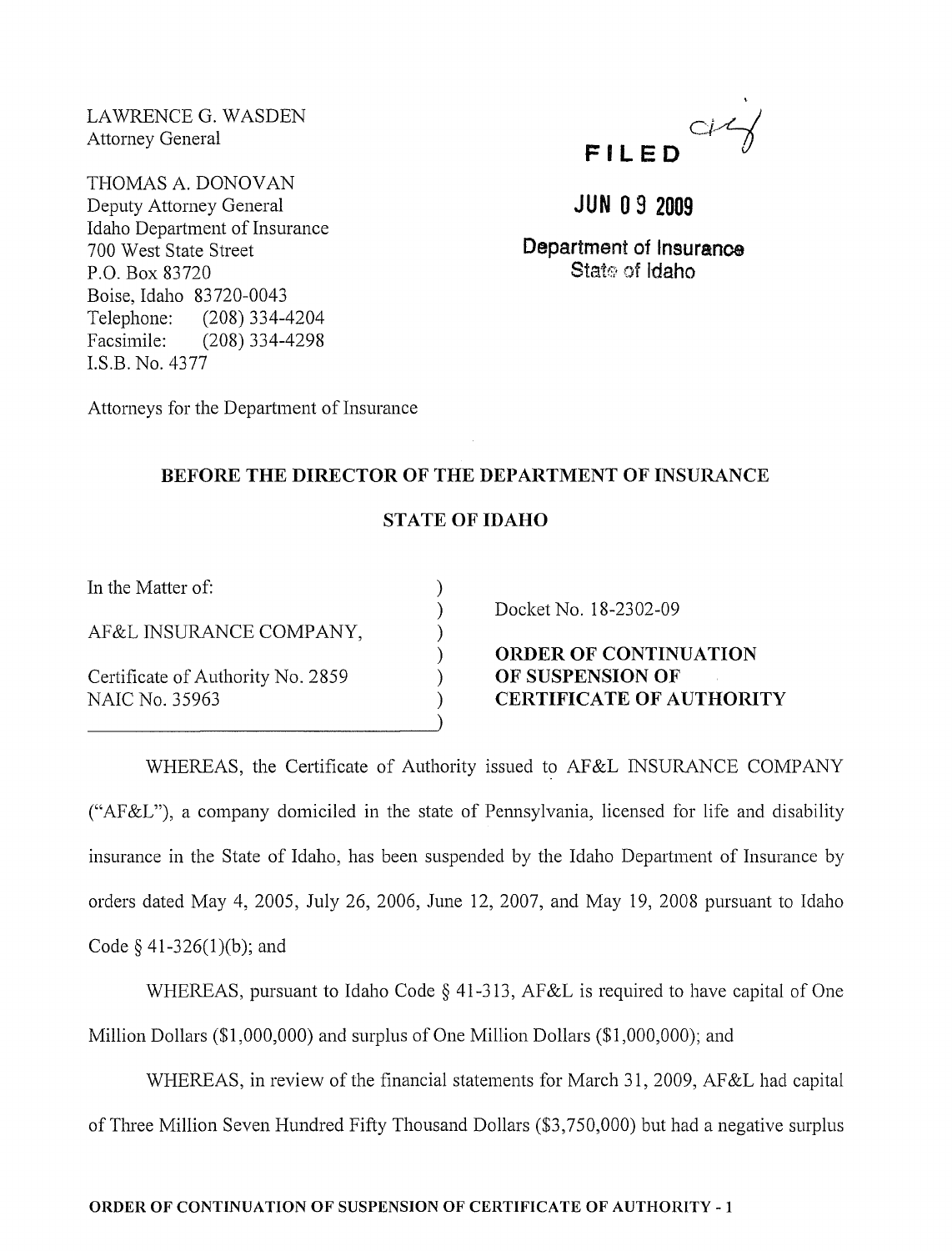of Three Million Five Hundred Twenty-nine Thousand Two Hundred Eighty-seven Dollars (- \$3,529,287) and continues to fail to meet the surplus requirement set forth at Idaho Code  $\S$  41-313;

NOW, THEREFORE, IT IS HEREBY ORDERED, pursuant to the provisions of Idaho Code § 41-326(1)(b), that Certificate of Authority No. 2859, issued to AF&L be CONTINUED in SUSPENSION effective inunediately, and that AF&L comply with each of the requirements of Idaho Code § 41-329, including § 41-329(2) which states: "During the suspension period the insurer shall not solicit or write any new business in this state, but shall file its ammal statement, pay fees, licenses, and taxes as required under this code, and may service its business already in force in this state, as if the certificate of authority had continued in full force", and that pursuant to this section, said suspension be continued for a period of one  $(1)$  year from the date of this Order. The Director may terminate the suspension sooner if the cause for said suspension is terminated and AF &L is otherwise in compliance with the provisions of Title 41, Idaho Code.

IT IS FURTHER ORDERED, that within sixty (60) days of the date of this order AF&L file with the Director a complete listing of its policies owned by or issued to residents of the State of Idaho. Such list shall include the name and address of each policyholder and insured, policy type, face amount, and cash surrender value of the policy, as applicable.

#### **NOTIFICATION OF RIGHTS**

This is a final order of the agency. Any party may file a motion for reconsideration of this final order within fourteen (14) days of the service date of this order. The agency will dispose of the petition for reconsideration within twenty-one (21) days of its receipt, or the petition will be considered denied by operation of law. See Section 67-5246(4), Idaho Code.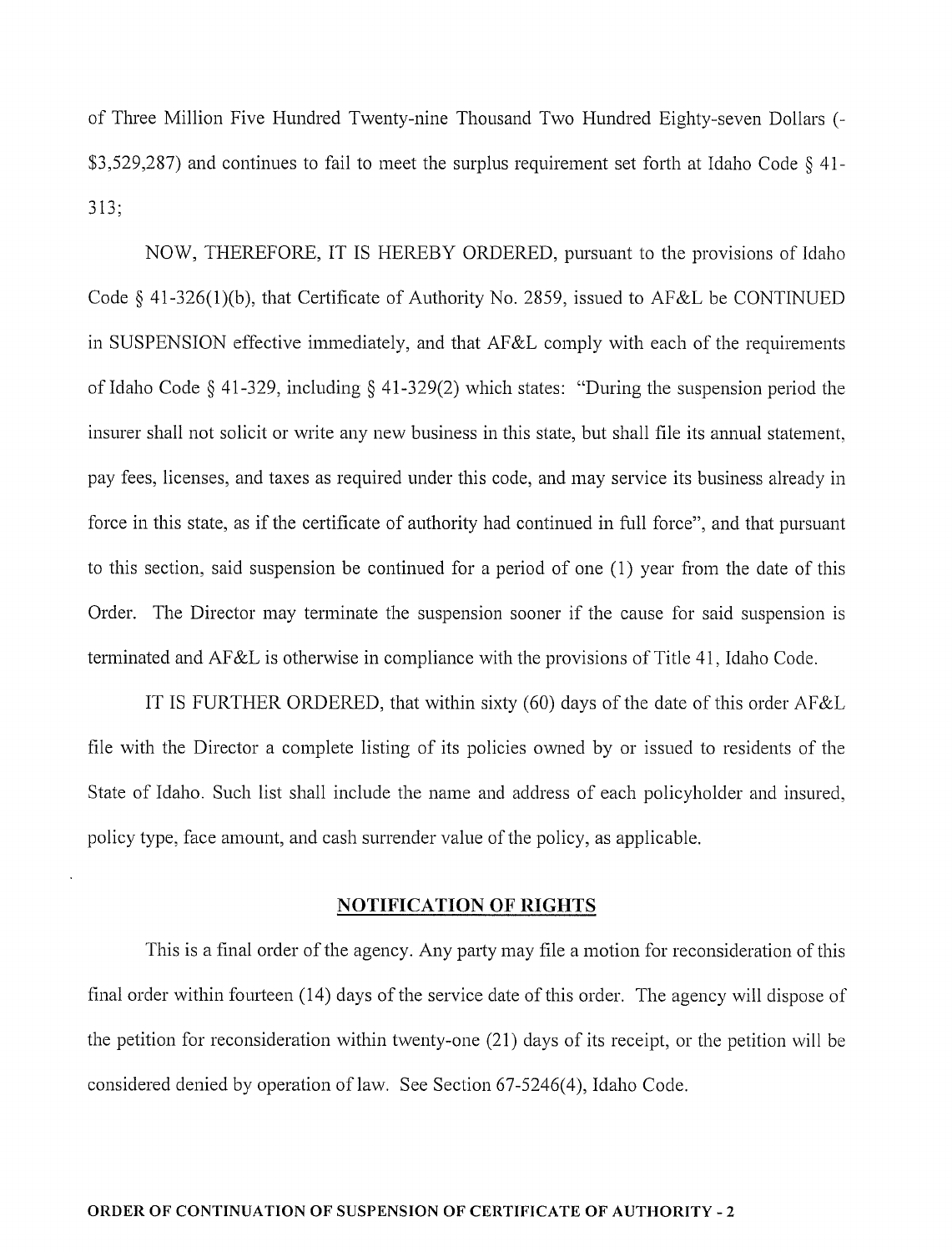Pursuant to Sections 67-5270 and 67-5272, Idaho Code, any party aggrieved by this tinal order or orders previously issued in this case may appeal this final order and all previously issued orders in this case to district court by filing a petition in the district court of the county in which:

- 1. A hearing was held,
- ii. The final agency action was taken,
- iii. The party seeking review of the order resides, or operates its principal place of business in Idaho, or
- iv. The real property or personal property that was the subject of the agency action is located.

An appeal must be filed within twenty-eight (28) days (a) of this final order, (b) of an order denying any petition for reconsideration, or (c) the failure within twenty-one (21) days to grant or deny a petition for reconsideration, whichever is later. See Section 67-5273, Idaho Code. The filing of an appeal to district court does not itself stay the effectiveness or enforcement of the order under appeal.

DATED and EFFECTIVE this  $\underbrace{\mathcal{B}^{\text{TL}}}_{\text{day of June 2009}}$ .

L, Director Idaho Department of Insurance